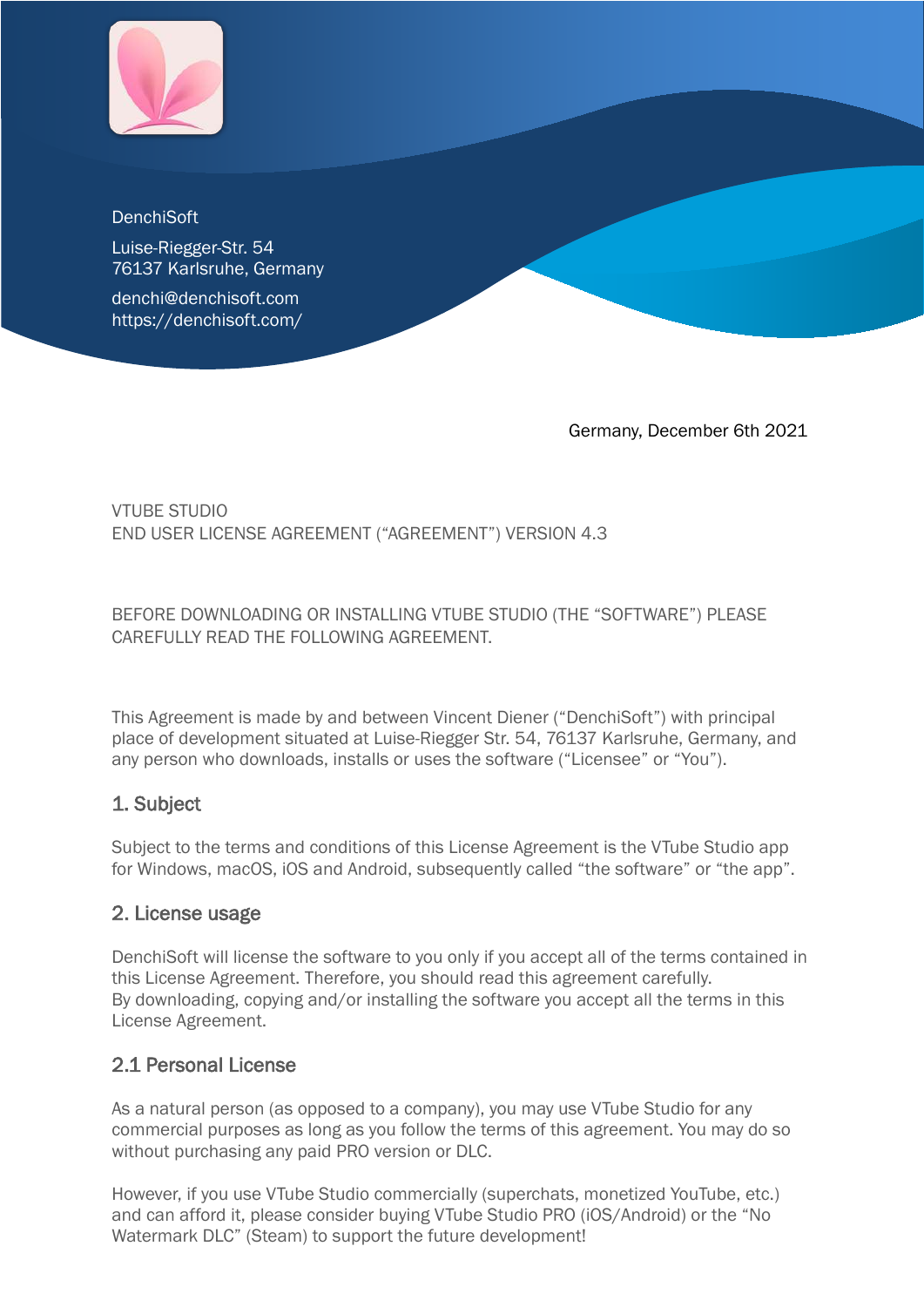By using VTube Studio, you grant DenchiSoft the right to publicly advertise the fact that you are using VTube Studio on any social media channels, for example by (but not limited to) retweeting your social media posts.

### 2.2 Company License

Company Licenses are required for companies with a total income in the previous fiscal year above the equivalent of \$200 000 US dollars.

If you have paid the license fee for a COMPANY LICENSE you can define a company that becomes the license holder. DenchiSoft grants that company a perpetual, non-exclusive and non-transferable license for the software. The company, represented by all members of the company, can install and use the software. Even if the company installs the app on multiple devices, only one COMPANY LICENSE is needed. However, the app has to be purchased on the app store for each device (e.g. PRO versions on iOS or DLCs on Steam).

Special case: VTuber Agencies. For VTuber Agencies with a total income in the previous fiscal year above the equivalent of \$200 000 US dollars, a subscription-based COMPANY LICENSE has to be purchased. In this document, a VTuber Agency refers to a company that, as its main business model, manages one or multiple VTubers that participate in activities aimed to generate revenue directly or indirectly. If this applies to you, please state this clearly in your license request.

Additionally, the company must also purchase the app on the respective app store per inapp-purchase on each iOS/Android device used, as required by Apple/Google ToS. The license will be provided as a PDF document. No software keys or extended functionality will be provided.

For company licensing price quotes, please contact [denchi@denchisoft.com](mailto:denchi@denchisoft.com)

IMPORTANT: When purchasing the COMPANY LICENSE, you may have to enter into another license agreement with Live2D Inc. depending on your business model and annual sales. This is required for bigger VTuber agencies. Please read the details at the bottom of this agreement carefully (chapter 11, "Further Terms").

# 3. Patches and Updates

DenchiSoft may (but is not required to) deploy or provide patches, updates and modifications to the software that must be installed for the Licensee to continue to use the software. DenchiSoft may update the software remotely over the Google Play Store, Apple App Store or Steam Store. Updates may break compatibility with runtime VTube Studio or Live2D model files. DenchiSoft is not responsible for any broken files that may result from software updates. The Licensee is required to create safety copies for all files used in VTube Studio to prevent data loss.

#### 4. Permitted Use for the Audio and Video Content created with the Software

By using the software you can create audio and video content, featuring Avatars, Backgrounds and/or Accessories. This audio and video content may be kept private or made public without any restrictions. This includes but is not restricted to commercial usage in YouTube videos, livestreams, TV commercials, broadcasts or public events (event booths).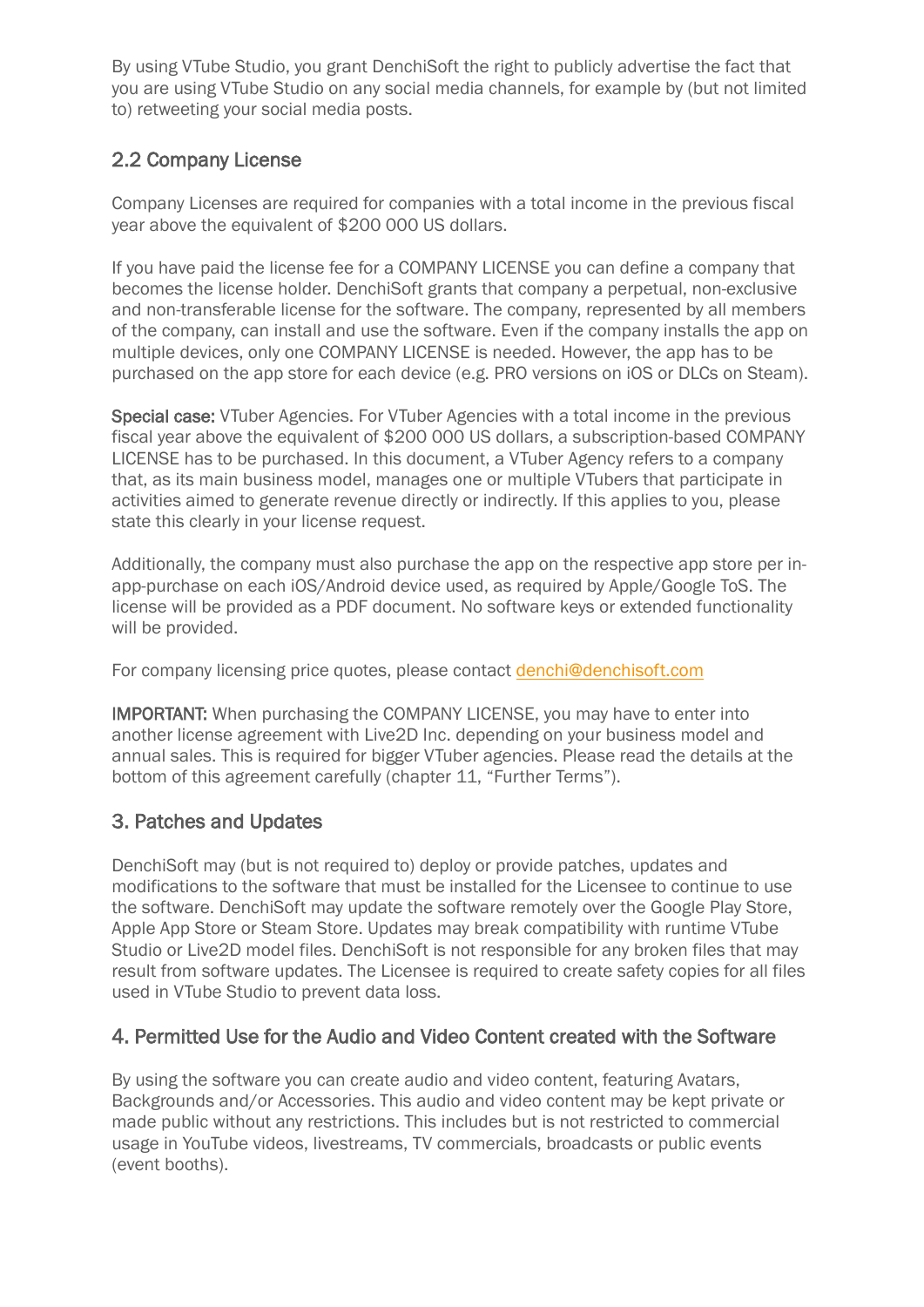# 5. You acknowledge to

The software is copyrighted and you have only the rights granted to you by this document. Unless it is not allowed by applicable law, you may not modify, decompile or reverse engineer the software. You may not, under any circumstances:

- distribute or publish copies of the software or resell, lease, rent, transfer, sublicense, or transfer rights to the software at any other way.
- create derivative works based upon the software.
- create license files for the software or attempt to modify the license file and/or or bypass the license verification procedure of the software.

If you are interested in developing extensions/plugins for VTube Studio, please use the VTube Studio Public API that exposes big parts of the functionality. You may freely distribute and sell plugins created for VTube Studio, see:<https://github.com/DenchiSoft/VTubeStudio>

### 6. Disclaimer of warranties

You agree that DenchiSoft has made no warranties either express or implied, regarding the software, including any functionality, warranties of merchantability, fitness for a particular purpose and error free operation. You accept the software "as it is".

# 7. Limitation of liability

Except it is prohibited by law, in no event DenchiSoft will be liable for any lost profit, lost revenue, lost data, lost opportunities or indirect, consequential, incidental, punitive damages arising out of or related to the use of the software regardless of whether or not DenchiSoft has been advised of the possibility of such damages. In no event will DenchiSoft's liability to you, exceed the amount paid by you for the software under this Agreement.

# 8. License Agreement termination

This License Agreement is effective until terminated. You may terminate this Agreement at any time by deleting and removing all copies of the software. If you violate any of the terms of this License Agreement, your license will terminate. You agree to remove all copies of the software from your computer if your license terminates.

If any provision of this Agreement is found invalid, the invalidity shall not affect the validity of the remaining provisions.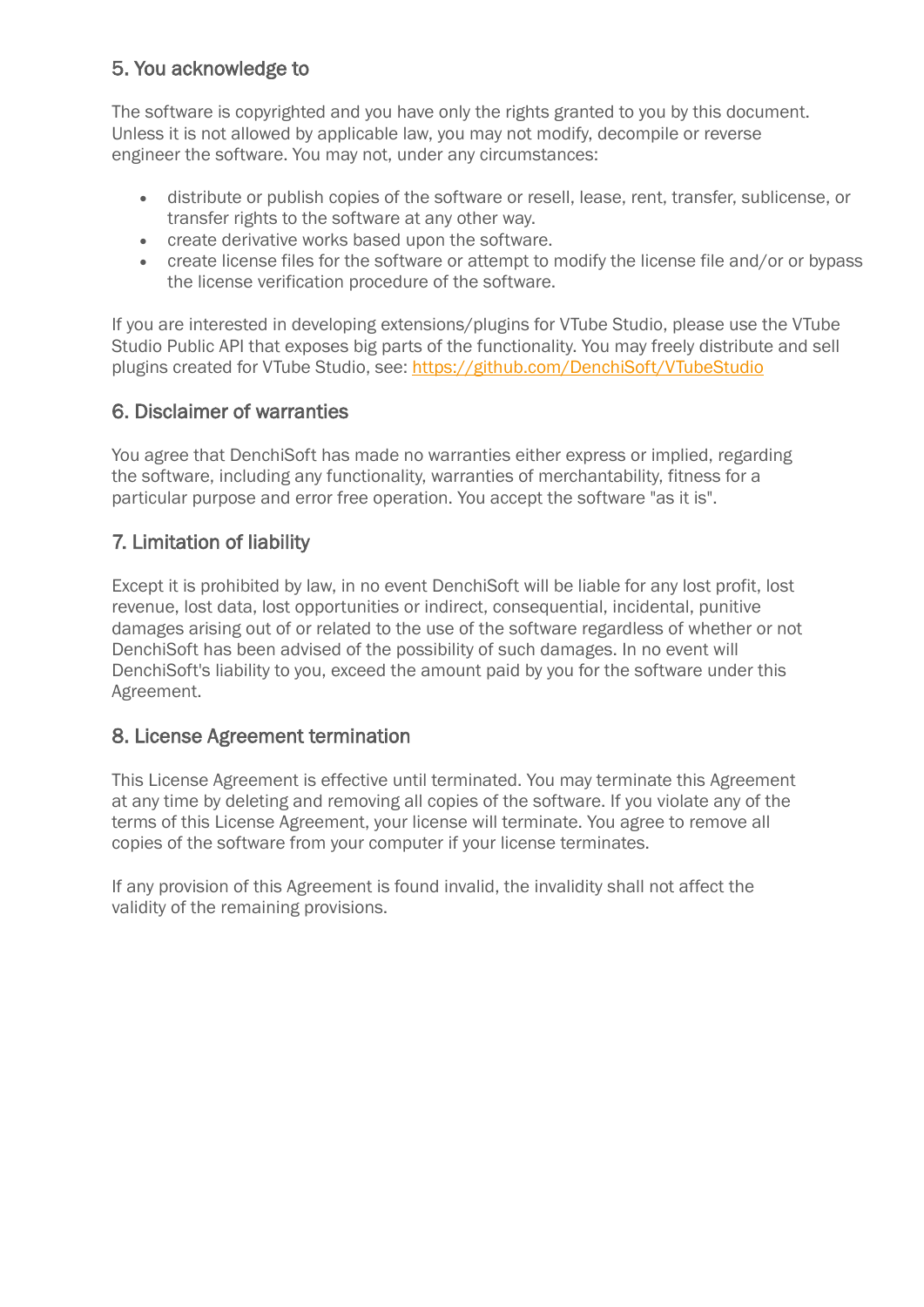### 9. Model (and other included assets) License

The Live2D models included in the app (with the exception of "Akari") belong to Live2D Inc., please respect the ["Agreement for Free Material"](https://docs.live2d.com/cubism-editor-manual/sample-model/?locale=en_us#License) on the Live2D website. The Akari model was drawn and modeled by Denchi. You may use this model in your own streams (only within VTube Studio), but not for commercial purposes unless you have explicit written permission from the creator to do so. You are not allowed to use the model as your "main" streaming model or build a streaming/video channel or social media presence around her. You are also not allowed to use the model in any way that could make it appear as if you are officially affiliated with VTube Studio or DenchiSoft.

Other included assets (items, backgrounds, …) may be used freely for any commercial and non-commercial purpose but only within VTube Studio.

### 10. VTube Studio Plugins

VTube Studio allows 3rd party developers to create their own plugins that can be used to control certain things inside of the app. Developers may distribute and sell these plugins however they want. No permission, license or payment to DenchiSoft is required.

If you choose to download/use any 3rd party plugins for VTube Studio, you agree that DenchiSoft is not responsible for any damage caused by these plugins as they are not controlled, developed or tested by DenchiSoft. Please only use plugins from developers you trust.

### 11. Branding

If you would like to use the VTube Studio logo and other branding in your videos, please do not modify them.

You may use them, but please only do so in a way that does not make it appear as if your project/stream is officially related to or partnered with VTube Studio. You can get them on the branding-page here:<https://denchisoft.com/branding>